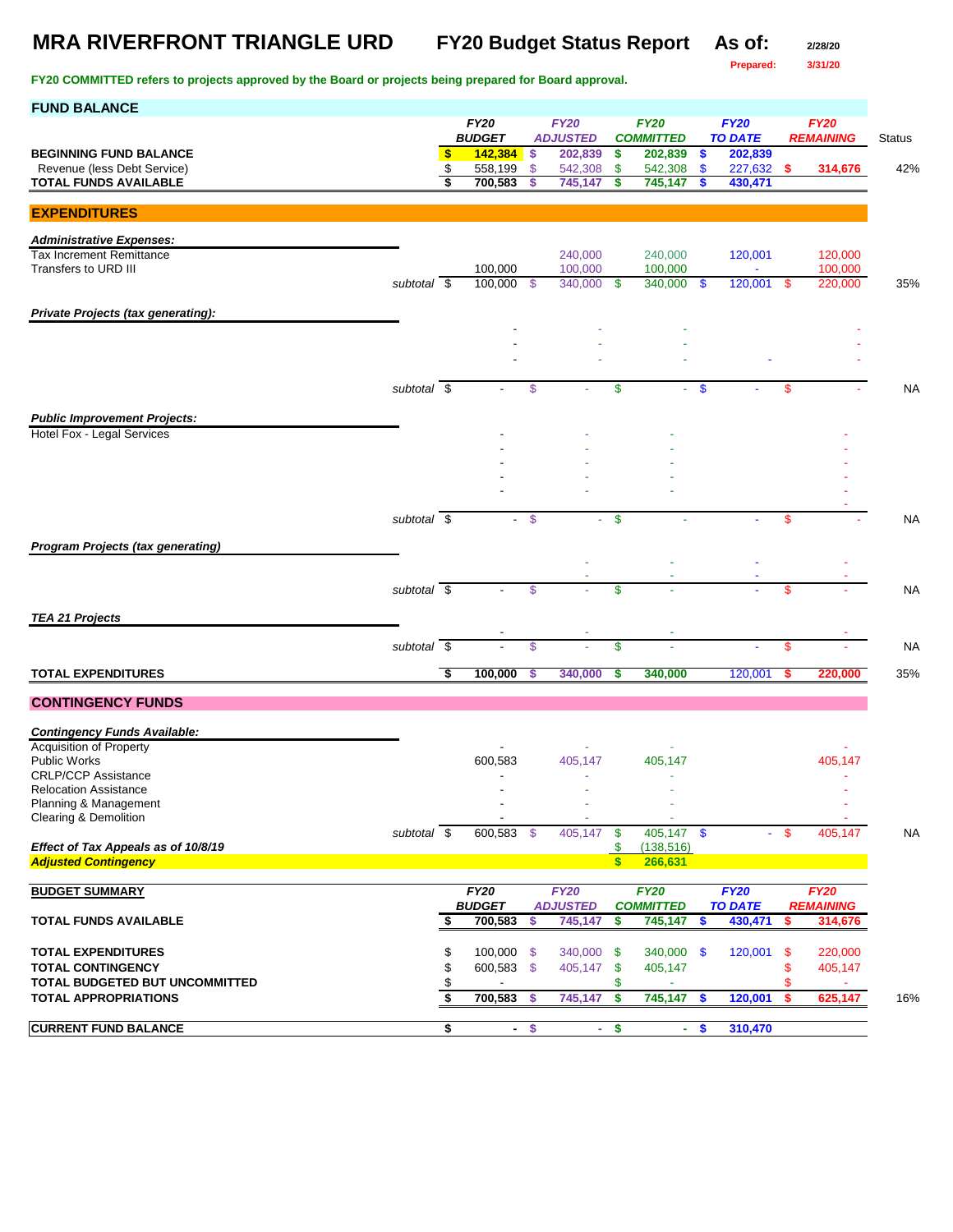**Prepared: 3/31/20**

| <b>FUND BALANCE</b>                                                                                                                                                                                                                                                                                         |          |                              |                 |                                     |              |                                     |               |                               |          |                             |           |
|-------------------------------------------------------------------------------------------------------------------------------------------------------------------------------------------------------------------------------------------------------------------------------------------------------------|----------|------------------------------|-----------------|-------------------------------------|--------------|-------------------------------------|---------------|-------------------------------|----------|-----------------------------|-----------|
|                                                                                                                                                                                                                                                                                                             |          | <b>FY20</b><br><b>BUDGET</b> |                 | <b>FY20</b><br><b>ADJUSTED</b>      |              | <b>FY20</b><br><b>COMMITTED</b>     |               | <b>FY20</b><br><b>TO DATE</b> |          | <b>FY20</b>                 | Status    |
| <b>BEGINNING FUND BALANCE</b>                                                                                                                                                                                                                                                                               | \$       | 390,807                      | $\sqrt{5}$      | 403,273                             | \$           | 403,273                             | $\bullet$     | 403,273                       |          | <b>REMAINING</b>            |           |
| Revenue (less Debt Service)<br><b>TOTAL FUNDS AVAILABLE</b>                                                                                                                                                                                                                                                 | \$<br>\$ | 2,516<br>393,323             | -\$<br><b>S</b> | 718,275<br>1,121,548                | \$<br>\$     | 718,275<br>1,121,548                | \$<br>\$      | 160,260                       | \$.      | 558,015                     | 22%       |
|                                                                                                                                                                                                                                                                                                             |          |                              |                 |                                     |              |                                     |               | 563,533                       |          |                             |           |
| <b>EXPENDITURES</b>                                                                                                                                                                                                                                                                                         |          |                              |                 |                                     |              |                                     |               |                               |          |                             |           |
| <b>Administrative Expenses:</b>                                                                                                                                                                                                                                                                             |          |                              |                 |                                     |              |                                     |               |                               |          |                             |           |
| <b>Merchant Service Fees</b><br>Transfers to URD III                                                                                                                                                                                                                                                        |          |                              |                 |                                     |              |                                     |               |                               |          |                             |           |
| subtotal $\overline{\$}$                                                                                                                                                                                                                                                                                    |          |                              | \$              |                                     | $\mathbf{s}$ |                                     | \$            |                               | \$       |                             | <b>NA</b> |
| Private Projects (tax generating):<br>AC by Mariott Hotel - 175 Pattee St - \$1,886,105 via bond when comple<br>Levasseur Street Townhomes - 304 Levasseur St<br>Radius Gallery - 120 N Higgins Ave<br>Union Block Restoration - 127 East Main<br>Wren Hotel - 201 E Main Street - \$587,212 when available |          | 191,870<br>146,888           |                 | 191,870<br>146,888<br>579,858       |              | 191,870<br>146,888<br>579,858       |               | 184,914                       |          | 6,956<br>146,888<br>579,858 |           |
|                                                                                                                                                                                                                                                                                                             |          |                              |                 |                                     |              |                                     |               |                               |          |                             |           |
|                                                                                                                                                                                                                                                                                                             |          |                              |                 |                                     |              |                                     |               |                               |          |                             |           |
|                                                                                                                                                                                                                                                                                                             |          |                              |                 |                                     |              |                                     |               |                               |          |                             |           |
| subtotal \$                                                                                                                                                                                                                                                                                                 |          | 338,758 \$                   |                 | 918,616                             | - \$         | 918,616                             | - \$          | 184,914 \$                    |          | 733.702                     | 20%       |
| <b>Public Improvement Projects:</b><br>Dragon Hollow - \$50k total when available<br>Missoula Public Library - \$500K total; \$300K remain for FY20+; up to \$1<br>North Riverside parks & Trails Master Plan<br>Payne/Library Block - Redevelopment Plan                                                   |          | 50,000                       |                 | 50,000<br>75,000<br>1,665<br>25,000 |              | 50,000<br>75,000<br>1,665<br>25,000 |               | 50,000<br>75,000<br>1,665     |          | 25,000                      |           |
|                                                                                                                                                                                                                                                                                                             |          |                              |                 |                                     |              |                                     |               |                               |          |                             |           |
|                                                                                                                                                                                                                                                                                                             |          |                              |                 |                                     |              |                                     |               |                               |          |                             |           |
| subtotal $\overline{\$}$                                                                                                                                                                                                                                                                                    |          | 50,000                       | - \$            | 151,665                             | -S           | 151,665                             |               | 126,665                       | -S       | 25,000                      | 84%       |
| <b>Program Projects (tax generating)</b>                                                                                                                                                                                                                                                                    |          |                              |                 |                                     |              |                                     |               |                               |          |                             |           |
|                                                                                                                                                                                                                                                                                                             |          |                              |                 |                                     |              |                                     |               |                               |          |                             |           |
| subtotal \$                                                                                                                                                                                                                                                                                                 |          |                              | \$              |                                     | \$           |                                     |               |                               | \$.      |                             | <b>NA</b> |
| <b>MAP-21 Projects</b>                                                                                                                                                                                                                                                                                      |          |                              |                 |                                     |              |                                     |               |                               |          |                             |           |
|                                                                                                                                                                                                                                                                                                             |          |                              |                 |                                     |              |                                     |               |                               |          |                             |           |
| subtotal \$                                                                                                                                                                                                                                                                                                 |          |                              | \$              |                                     | \$           |                                     |               |                               | \$       |                             | <b>NA</b> |
| <b>TOTAL EXPENDITURES</b>                                                                                                                                                                                                                                                                                   | \$       | 388,758                      | s               | 1,070,281                           | \$           | 1,070,281                           |               | 311,579                       |          | 758,702                     | 29%       |
| <b>CONTINGENCY FUNDS</b>                                                                                                                                                                                                                                                                                    |          |                              |                 |                                     |              |                                     |               |                               |          |                             |           |
|                                                                                                                                                                                                                                                                                                             |          |                              |                 |                                     |              |                                     |               |                               |          |                             |           |
| <b>Contingency Funds Available:</b><br><b>Acquisition of Property</b>                                                                                                                                                                                                                                       |          |                              |                 |                                     |              |                                     |               |                               |          |                             |           |
| <b>Public Works</b>                                                                                                                                                                                                                                                                                         |          | 4,565                        |                 | 51,267                              |              | 51,267                              |               |                               |          | 51,267                      |           |
| <b>CRLP/CCP Assistance</b><br><b>Relocation Assistance</b>                                                                                                                                                                                                                                                  |          |                              |                 |                                     |              |                                     |               |                               |          |                             |           |
| Planning & Management                                                                                                                                                                                                                                                                                       |          |                              |                 |                                     |              |                                     |               |                               |          |                             |           |
| Clearing & Demolition<br>subtotal \$                                                                                                                                                                                                                                                                        |          | 4,565                        | - \$            | 51,267                              | \$           | 51,267                              | $\mathbf{\$}$ | $\mathbf{r}$                  | \$       | 51,267                      |           |
| Effect of Tax Appeals as of 10/8/19                                                                                                                                                                                                                                                                         |          |                              |                 |                                     | \$           | (40, 645)                           |               |                               |          |                             |           |
| <b>Adjusted Contingency</b>                                                                                                                                                                                                                                                                                 |          |                              |                 |                                     | $\mathbf{s}$ | 10,622                              |               |                               |          |                             |           |
| <b>BUDGET SUMMARY</b>                                                                                                                                                                                                                                                                                       |          | <b>FY20</b>                  |                 | <b>FY20</b>                         |              | <b>FY20</b>                         |               | <b>FY20</b>                   |          | <b>FY20</b>                 |           |
| <b>TOTAL FUNDS AVAILABLE</b>                                                                                                                                                                                                                                                                                | \$       | <b>BUDGET</b><br>393,323     | \$              | <b>ADJUSTED</b><br>1,121,548        | \$           | <b>COMMITTED</b><br>1,121,548       | <b>S</b>      | <b>TO DATE</b><br>563,533     | \$.      | <b>REMAINING</b><br>558,015 |           |
|                                                                                                                                                                                                                                                                                                             |          |                              |                 |                                     |              |                                     |               |                               |          |                             |           |
| <b>TOTAL EXPENDITURES</b>                                                                                                                                                                                                                                                                                   | \$       | 388,758                      | -\$             | 1,070,281                           | \$           | $1,070,281$ \$                      |               | 311,579                       | \$       | 758,702                     |           |
| <b>TOTAL CONTINGENCY</b><br>TOTAL BUDGETED BUT UNCOMMITTED                                                                                                                                                                                                                                                  | \$<br>\$ | 4,565                        | $\sqrt{3}$      | 51,267                              | \$<br>\$     | 51,267<br>$\blacksquare$            |               |                               | \$<br>\$ | 51,267<br>÷.                |           |
| <b>TOTAL APPROPRIATIONS</b>                                                                                                                                                                                                                                                                                 | S,       | 393,323                      | s               | 1,121,548                           | \$           | 1,121,548                           | -S            | 311,579                       | s        | 809,969                     | 28%       |
| <b>CURRENT FUND BALANCE</b>                                                                                                                                                                                                                                                                                 | \$       | $\sim$                       | $\sqrt{2}$      | $\sim$                              | \$           | $\sim$                              | $\mathbf{\$}$ | 251,954                       |          |                             |           |
| <b>CONTINGENCY REMAINING + PROJECT SAVINGS</b>                                                                                                                                                                                                                                                              |          |                              |                 |                                     |              |                                     |               |                               |          | 10,622                      |           |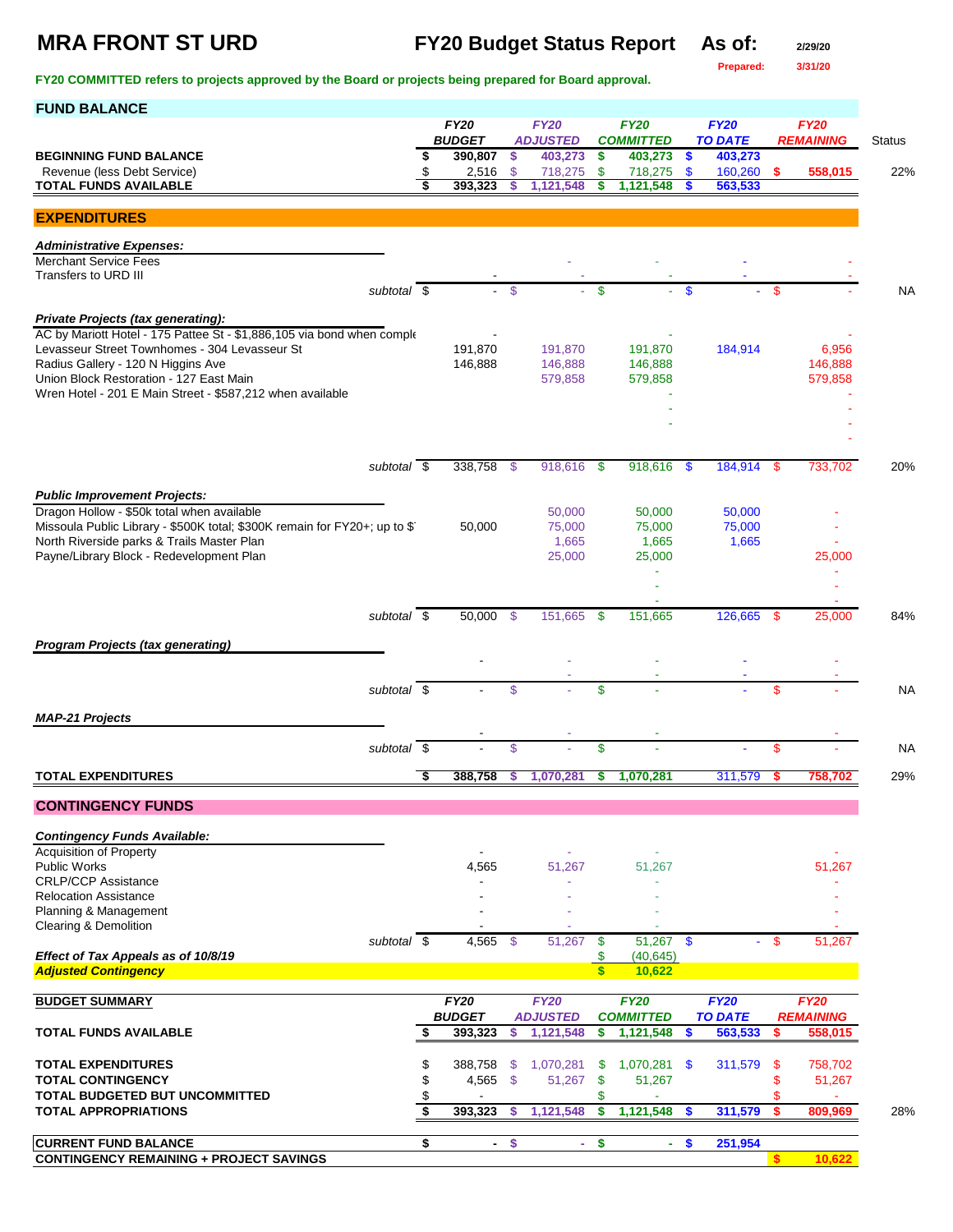# **MRA URD II FY20 Budget Status Report As of: 2/29/20**

**Prepared: 3/31/20**

**FY20 COMMITTED refers to projects approved by the Board or projects being prepared for Board approval.** 

| <b>FUND BALANCE</b>                                                                                          |                     |                          |                    |                        |                           |                        |               |                        |                           |                  |                   |
|--------------------------------------------------------------------------------------------------------------|---------------------|--------------------------|--------------------|------------------------|---------------------------|------------------------|---------------|------------------------|---------------------------|------------------|-------------------|
|                                                                                                              |                     | <b>FY20</b>              |                    | <b>FY20</b>            |                           | <b>FY20</b>            |               | <b>FY20</b>            |                           | <b>FY20</b>      |                   |
|                                                                                                              |                     | <b>BUDGET</b>            |                    | <b>ADJUSTED</b>        |                           | <b>COMMITTED</b>       |               | <b>TO DATE</b>         |                           | <b>REMAINING</b> | <b>Status</b>     |
| <b>BEGINNING FUND BALANCE</b>                                                                                |                     | 4,069,926                | S.                 | 3,441,763              | \$                        | 3,441,763              | S.<br>\$      | 3,441,763              |                           |                  | 44%               |
| Revenue (less Debt Service)<br><b>TOTAL FUNDS AVAILABLE</b>                                                  |                     | 2,940,477<br>7,010,403   | $\mathcal{L}$<br>S | 2,837,082<br>6,278,845 | \$<br>\$                  | 2,837,082<br>6,278,845 |               | 1,238,580<br>4,680,343 | <b>S</b>                  | 1,598,502        |                   |
|                                                                                                              |                     |                          |                    |                        |                           |                        |               |                        |                           |                  |                   |
| <b>EXPENDITURES</b>                                                                                          |                     |                          |                    |                        |                           |                        |               |                        |                           |                  |                   |
|                                                                                                              |                     |                          |                    |                        |                           |                        |               |                        |                           |                  |                   |
| <b>Administrative Expenses:</b><br><b>Tax Increment Remittance</b>                                           |                     |                          |                    | 738,175                |                           | 738,175                |               | 369,087                |                           | 369,089          |                   |
| Transfers to URD III                                                                                         |                     | 150,000                  |                    | 150,000                |                           | 150,000                |               |                        |                           | 150,000          |                   |
|                                                                                                              | subtotal \$         | 150,000                  | - \$               | 888,175 \$             |                           | 888,175 \$             |               | 369,087 \$             |                           | 519,089          | 42%               |
| <b>Private Projects (tax generating):</b>                                                                    |                     |                          |                    |                        |                           |                        |               |                        |                           |                  |                   |
| 1901 Maple Street - MSJ Properties Housing                                                                   |                     |                          |                    | 69,885                 |                           | 69,885                 |               |                        |                           | 69,885           | ongoing           |
| Blackfoot River Outfitters - 225 N Russell Street                                                            |                     | 80,582                   |                    | 80,582                 |                           | 80,582                 |               |                        |                           | 80,582           | ongoing           |
| Burton Street Apartments - 525 Burton Street                                                                 |                     | 123,994                  |                    | 123,994                |                           | 123,994                |               |                        |                           | 123,994          | ongoing           |
| DJ&A Office Building - 2000 Maple Street                                                                     |                     | 301,432                  |                    | 301,432                |                           | 301,432                |               |                        |                           | 301,432          | ongoing           |
| Ponderosa Village - 1029 West Pine Street                                                                    |                     |                          |                    | 96,000                 |                           | 96,000                 |               |                        |                           | 96,000           | ongoing           |
| Sentinel Property Medical Offices - 1900 West Broadway                                                       |                     |                          |                    | 1,170,611              |                           | 1,170,611              |               |                        |                           | 1,170,611        | ongoing           |
| The Row at Milwaukee Trail - 201 S Catlin                                                                    |                     | 122,239                  |                    | 122,239                |                           | 122,239                |               |                        |                           | 122,239          | ongoing           |
|                                                                                                              | subtotal \$         | 628,247                  | - \$               | 1,964,743              | \$.                       | 1,964,743 \$           |               | $\sim$                 | \$.                       | 1,964,743        |                   |
|                                                                                                              |                     |                          |                    |                        |                           |                        |               |                        |                           |                  |                   |
| <b>Public Improvement Projects:</b>                                                                          |                     |                          |                    |                        |                           |                        |               |                        |                           |                  |                   |
| Bitterroot Trail Connection - Pine to Spruce Streets - Construction                                          |                     | 357,406                  |                    | 357,406                |                           | 357,406                |               | 337,011                |                           | 20,395           | ongoing           |
| Bitterroot Trail Connection - Pine to Spruce Streets - Design/Engineering/Const                              |                     | 9,799                    |                    | 8,071                  |                           | 8,071                  |               | 7,409                  |                           | 662              | ongoing           |
| Bitterroot Trail Connection - Pine to Spruce Streets - Lighting<br><b>Clark Fork Riverbank Stabilization</b> |                     | 54,000                   |                    | 2,555                  |                           |                        |               | 612                    |                           | (612)            | ongoing<br>done   |
| Housing Policy Implementation - \$10K/yr (FY20, FY21, FY22)                                                  |                     |                          |                    | 10,000                 |                           | 2,555<br>10,000        |               | 2,555                  |                           | 10,000           | ongoing           |
| <b>Legal Services</b>                                                                                        |                     | 10,000                   |                    | 10,000                 |                           |                        |               |                        |                           | 10,000           | set aside         |
| Max Wave - DNRC Grant Reimbursement                                                                          |                     |                          |                    | 5,000                  |                           | 5,000                  |               | 5,000                  |                           |                  | done              |
| Missoula Food Bank & Community Center - PHC Satelite Clinic                                                  |                     |                          |                    | 433,840                |                           | 433,840                |               |                        |                           | 433,840          | ongoing           |
| North Riverside Parks & Trails Master Plan                                                                   |                     |                          |                    | 1,667                  |                           | 1,667                  |               | 1,667                  |                           |                  | done              |
| Opportunity Zone Funding - \$50K (\$25K from URD II & NRSS URD)                                              |                     |                          |                    | 25,000                 |                           | 25,000                 |               | 25,000                 |                           |                  | done              |
| Police Facility - 101 North Catlin (\$250K/yr FY19-FY22)                                                     |                     | 250,000                  |                    | 250,000                |                           | 250,000                |               |                        |                           | 250,000          | ongoing           |
| Sidewalks - 2nd & 3rd Street - Construction (Estimate)                                                       |                     | 327,000                  |                    | 400,000                |                           |                        |               |                        |                           | 400,000          | set aside         |
| Sidewalks - 2nd & 3rd Street - Design, Engineering, Const. Admin                                             |                     |                          |                    | 92,992                 |                           | 92,992                 |               | 40,812                 |                           | 52,181           | ongoing           |
| Silver Park - Public Art - "Perseverance" Lighting                                                           |                     | 25,000                   |                    | 25,000                 |                           | 25,000                 |               | 17,524                 |                           | 7,476            | done              |
| Traffic Signal Box - Russell & Wyoming Streets<br><b>Wayfinding &amp; Entry Features</b>                     |                     | 77,750                   |                    | 1,500<br>77,750        |                           | 1,500                  |               | 1,500                  |                           | 77,750           | done<br>set aside |
| West Broadway Island - Trail & Bridge - Construction                                                         |                     | 201,253                  |                    | 81,533                 |                           | 81,533                 |               | 81,025                 |                           | 508              | ongoing           |
| West Broadway Island - Trail & Bridge - Design/Eng/Const. Admin                                              |                     |                          |                    |                        |                           |                        |               |                        |                           |                  | ongoing           |
| West Broadway Island - Trail & Bridge - Miscellaneous                                                        |                     |                          |                    | 1,992                  |                           | 1,992                  |               | 1,992                  |                           | 0                | ongoing           |
| Wyoming Street Reconstruction - Construction                                                                 |                     | 629,075                  |                    | 610,566                |                           | 610,566                |               | 232                    |                           | 610,334          | ongoing           |
| Wyoming Street Reconstruction - Design/Eng/Const. Admin                                                      |                     | 29,291                   |                    | 49,629                 |                           | 49,629                 |               | 6,905                  |                           | 42,724           | ongoing           |
| YWCA Expansion - 1800 S 3rd St W                                                                             |                     | 142,404                  |                    | 142,404                |                           | 142,404                |               |                        |                           | 142,404          | ongoing           |
|                                                                                                              |                     |                          |                    |                        |                           |                        |               |                        |                           |                  |                   |
|                                                                                                              |                     |                          |                    |                        |                           |                        |               |                        |                           |                  |                   |
|                                                                                                              |                     | subtotal \$ 2,112,978 \$ |                    | 2,586,905              | - \$                      | 2,099,155 \$           |               | 529,243                | \$                        | 2,057,662        | 20%               |
| Program (CCP/CRLP/FIP) Projects (tax generating)                                                             |                     |                          |                    |                        |                           |                        |               |                        |                           |                  |                   |
| Westside Lanes & Fun Center - 1615 Wyoming Street                                                            |                     | 50,000                   |                    | 50,000                 |                           | 50,000                 |               |                        |                           |                  | 50,000 ongoing    |
|                                                                                                              |                     |                          |                    |                        |                           |                        |               |                        |                           |                  |                   |
| <b>Unidentified Program Projects</b>                                                                         |                     |                          |                    |                        |                           |                        |               |                        |                           |                  |                   |
|                                                                                                              | subtotal \$         | 50,000 \$                |                    | 50,000                 | - \$                      | $50,000$ \$            |               |                        | \$.                       | 50,000           | <b>NA</b>         |
| <b>Federally Assisted Projects</b>                                                                           |                     |                          |                    |                        |                           |                        |               |                        |                           |                  |                   |
|                                                                                                              |                     |                          |                    |                        |                           |                        |               |                        |                           |                  |                   |
|                                                                                                              | subtotal $\sqrt{s}$ |                          | \$                 |                        | \$                        |                        |               |                        | \$                        |                  | <b>NA</b>         |
| <b>TOTAL EXPENDITURES</b>                                                                                    |                     | \$2,941,225              | $\mathbf{\$}$      | 5,489,823              | $\boldsymbol{\mathsf{s}}$ | 5,002,073              | $\sqrt[6]{3}$ | 898,330                | $\boldsymbol{\mathsf{s}}$ | 4,591,493        | 16%               |
|                                                                                                              |                     |                          |                    |                        |                           |                        |               |                        |                           |                  |                   |

**CONTINGENCY FUNDS**

| <b>Contingency Funds Available:</b>                                              |             |               |      |                 |          |                    |               |                |        |                         |     |
|----------------------------------------------------------------------------------|-------------|---------------|------|-----------------|----------|--------------------|---------------|----------------|--------|-------------------------|-----|
| <b>Acquisition of Property</b>                                                   |             | 100,000       |      | 100,000         |          | 100,000            |               |                |        | 100,000                 |     |
| <b>Public Works</b>                                                              |             | 3,769,178     |      | 489,022         |          | 489,022            |               |                |        | 489,022                 |     |
| <b>CRLP/CCP Assistance</b>                                                       |             |               |      |                 |          |                    |               |                |        |                         |     |
| <b>Relocation Assistance</b>                                                     |             |               |      |                 |          |                    |               |                |        |                         |     |
| Planning & Management                                                            |             | 100,000       |      | 100,000         |          | 100,000            |               |                |        | 100,000                 |     |
| <b>Clearing &amp; Demolition</b>                                                 |             | 100,000       |      | 100,000         |          | 100,000            |               |                |        | 100,000                 |     |
|                                                                                  | subtotal \$ | 4,069,178 \$  |      | 789,022         | SS.      | 789,022            | $\mathbf{\$}$ |                | $-$ \$ | 789,022                 |     |
| Effect of Tax Appeals as of 10/8/19                                              |             |               |      |                 |          | (172, 601)         |               |                |        |                         |     |
| <b>Adjusted Contingency</b>                                                      |             |               |      |                 |          | 616,421            |               |                |        |                         |     |
|                                                                                  |             |               |      |                 |          |                    |               |                |        |                         |     |
| <b>BUDGET SUMMARY</b>                                                            |             | <b>FY20</b>   |      | <b>FY20</b>     |          | <b>FY20</b>        |               | <b>FY20</b>    |        | <b>FY20</b>             |     |
|                                                                                  |             | <b>BUDGET</b> |      | <b>ADJUSTED</b> |          | <b>COMMITTED</b>   |               | <b>TO DATE</b> |        | <b>REMAINING</b>        |     |
| <b>TOTAL FUNDS AVAILABLE</b>                                                     |             | 7,010,403     | S    | 6,278,845       | S.       | 6,278,845          | <b>S</b>      | 4,680,343      |        | 1,598,502               |     |
|                                                                                  |             |               |      |                 |          |                    |               |                |        |                         |     |
| <b>TOTAL EXPENDITURES</b>                                                        |             | 2,941,225     | \$.  | 5,489,823       | SS.      | 5,002,073          | -S            | 898,330        | \$.    |                         |     |
| <b>TOTAL CONTINGENCY</b>                                                         |             |               |      |                 | -SS      |                    |               |                |        | 4,103,743               |     |
| <b>TOTAL BUDGETED BUT UNCOMMITTED</b>                                            |             | 4,069,178 \$  |      | 789,022         |          | 789,022<br>487,750 |               |                |        | 789,022<br>487,750      |     |
| <b>TOTAL APPROPRIATIONS</b>                                                      |             | 7,010,403     | -S   | 6,278,845       | S        | 6,278,845          | <b>S</b>      | 898,330        |        | 5,380,515               | 14% |
|                                                                                  |             |               |      |                 |          |                    |               |                |        |                         |     |
| <b>CURRENT FUND BALANCE</b>                                                      | \$          | $\sim$        | - \$ |                 | $(0)$ \$ | (0)                | <b>S</b>      | 3,782,013      |        | <b>Adj. Contingency</b> |     |
| Less Long Term Receivables (MWC Notes) not readily available for projects        |             |               |      |                 |          |                    |               | (412, 846)     |        | 203,575                 |     |
| <b>ADJUSTED FUND BALANCE</b><br><b>CONTINGENCY + PROJECT SAVINGS - MWC NOTES</b> |             |               |      |                 |          |                    |               | 3,369,167      |        | 203,575                 |     |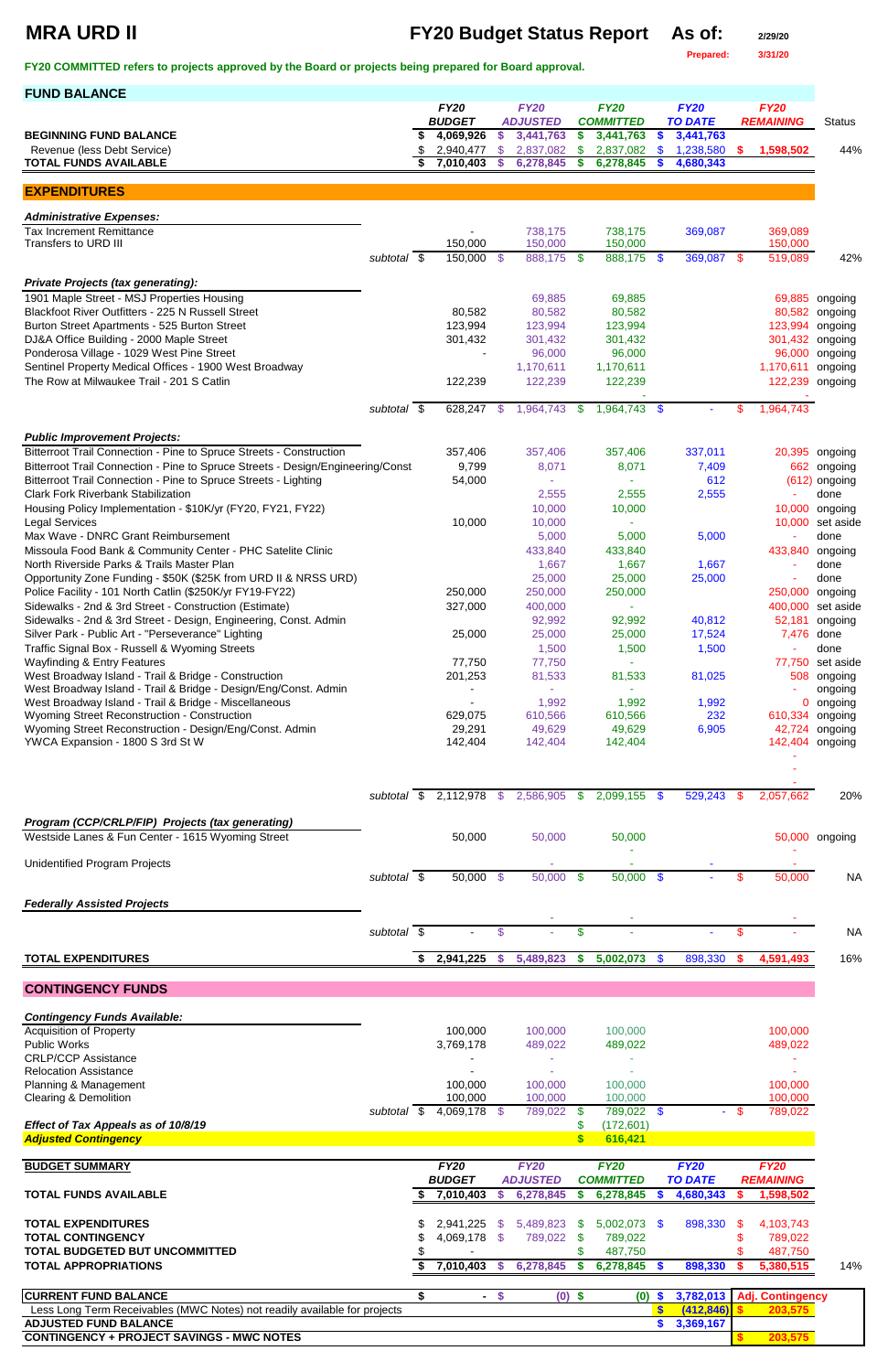# **MRA URD III FY20 Budget Status Report As of: 2/29/20**

**Prepared: 3/31/20**

**FY20 COMMITTED refers to projects approved by the Board or projects being prepared for Board approval.** 

| <b>FUND BALANCE</b>                                                                                                             |                          |                              |        |                                |                           |                                 |                           |                               |            |                                 | <b>Status</b>            |
|---------------------------------------------------------------------------------------------------------------------------------|--------------------------|------------------------------|--------|--------------------------------|---------------------------|---------------------------------|---------------------------|-------------------------------|------------|---------------------------------|--------------------------|
|                                                                                                                                 |                          | <b>FY20</b><br><b>BUDGET</b> |        | <b>FY20</b><br><b>ADJUSTED</b> |                           | <b>FY20</b><br><b>COMMITTED</b> |                           | <b>FY20</b><br><b>TO DATE</b> |            | <b>FY20</b><br><b>REMAINING</b> | $\%$                     |
| <b>BEGINNING FUND BALANCE</b>                                                                                                   |                          | 2,698,735                    | \$     | 3,061,845                      | \$                        | 3,061,845                       | $\mathbf{\$}$             | 3,061,845                     |            |                                 |                          |
| Revenue (less Debt Service)                                                                                                     |                          | 4,442,266                    | - \$   | 4,344,790                      | \$                        | 4,344,790                       | $\sqrt[6]{3}$             | 1,249,304                     | - \$       | 3,095,486 29%                   |                          |
| <b>TOTAL FUNDS AVAILABLE</b>                                                                                                    |                          | 7,141,001                    |        | 7,406,635                      | \$                        | 7,406,635                       | S                         | 4,311,149                     |            |                                 |                          |
| <b>EXPENDITURES</b>                                                                                                             |                          |                              |        |                                |                           |                                 |                           |                               |            |                                 |                          |
| <b>Administrative Expenses:</b>                                                                                                 |                          |                              |        |                                |                           |                                 |                           |                               |            |                                 |                          |
| <b>Personnel Services</b>                                                                                                       |                          | 620,700                      |        | 620,700                        |                           | 620,700                         |                           | 386,876                       |            | 233,824                         |                          |
| Supplies<br><b>Purchased Services</b>                                                                                           |                          | 9,126<br>339,407             |        | 9,126<br>339,407               |                           | 9,126<br>339,407                |                           | 3,460<br>178,268              |            | 5,666<br>161,139                |                          |
| <b>Grants &amp; Contributions</b>                                                                                               |                          | 10,000                       |        | 10,000                         |                           | 10,000                          |                           |                               |            | 10,000                          |                          |
| <b>Tax Increment Remittance</b><br><b>Capital Outlay</b>                                                                        |                          |                              |        | 1,000,000                      |                           | 1,000,000                       |                           | 500,001                       |            | 499,999                         |                          |
|                                                                                                                                 | subtotal $\overline{\$}$ | 979,233                      | - \$   | $1,979,233$ \$                 |                           | 1,979,233                       | - \$                      | 1,068,605                     | $\sqrt{3}$ | 910,628 54%                     |                          |
| <b>Private Projects (tax generating):</b>                                                                                       |                          |                              |        |                                |                           |                                 |                           |                               |            |                                 |                          |
| Aspen Grove Therapy & Wellness                                                                                                  |                          |                              |        | 104,200                        |                           | 104,200                         |                           |                               |            | 104,200 ongoing                 |                          |
| South Crossing (Woodbury) - Northeast Parcel - 3620 Brooks Street                                                               |                          |                              |        | 78,847                         |                           | 78,847                          |                           |                               |            |                                 | 78,847 ongoing           |
| South Crossing (Woodbury) - Ph 2 - Demo & Pub. Imp.<br>Stockman Bank - 3601 & 3611 Brooks Street                                |                          | 94,499<br>454,941            |        | 454,941                        |                           | 454,941                         |                           |                               |            | 454,941 ongoing                 | done                     |
| Tremper's Kent Plaza - 1200-1210 West Kent Ave                                                                                  |                          | 226,100                      |        | 226,100                        |                           | 226,100                         |                           |                               |            | 226,100 ongoing                 |                          |
|                                                                                                                                 |                          |                              |        |                                |                           |                                 |                           |                               |            |                                 |                          |
|                                                                                                                                 | subtotal \$              | 775,540 \$                   |        | 864,088                        | $\mathbf{\$}$             | $864,088$ \$                    |                           |                               | $-$ \$     | 864,088 NA                      |                          |
| <b>Public Improvement Projects:</b>                                                                                             |                          |                              |        |                                |                           |                                 |                           |                               |            |                                 |                          |
| Brooks Street Corridor - TOD Infrastructure Study                                                                               |                          | 40,861                       |        | 3,689                          |                           | 3,689                           |                           | 3,644                         |            |                                 | 45 ongoing               |
| Fire Hydrant - Dore Lane/Brooks Street                                                                                          |                          | 15,000                       |        | 15,000                         |                           | 15,000                          |                           |                               |            | 15,000                          | ongoing                  |
| Housing Policy Implementation - \$10K/yr (FY20, FY21, FY22)<br><b>Legal Services</b>                                            |                          | 10,000                       |        | 10,000<br>10,000               |                           | 10,000                          |                           |                               |            | 10,000<br>10,000                | ongoing<br>set aside     |
| Mary Avenue West - Bond - Street Trees                                                                                          |                          | 44,707                       |        | 16,120                         |                           | 16,120                          |                           | 2,646                         |            | 13,474                          | ongoing                  |
| Mary Avenue West - Bond - Transfer Out                                                                                          |                          |                              |        |                                |                           |                                 |                           |                               |            |                                 | done                     |
| Missoula County Fairgrounds - 1101 South Avenue West<br>MRL Bond COI - Remaining to Transfer to DS                              |                          | 1,155,500<br>4,219           |        | 1,155,500<br>4,219             |                           | 1,155,500<br>4,219              |                           |                               |            | 1,155,500                       | ongoing<br>4,219 ongoing |
| MRL Park - 1930 South Avenue West - Construction                                                                                |                          | 219,433                      |        | 142,904                        |                           | 142,904                         |                           | 23,402                        |            | 119,502 ongoing                 |                          |
| MRL Park - 1930 South Avenue West - Contingency                                                                                 |                          | 22,305                       |        | 5,517<br>16,110                |                           | 5,517<br>16,110                 |                           | 404                           |            |                                 | 5,517 ongoing            |
| MRL Park - 1930 South Avenue West - Design, Engineering, Const. Admin<br>Sidewalks - URD III Northern - Construction (estimate) |                          | 375,000                      |        | 450,000                        |                           | 450,000                         |                           |                               |            | 450,000 ongoing                 | 15,706 ongoing           |
| Sidewalks - URD III Northern - Design/Eng/Const. Admin                                                                          |                          |                              |        | 145,753                        |                           | 145,753                         |                           | 75,762                        |            | 69,991                          | ongoing                  |
| <b>Street Trees</b><br>Wayfinding & Entry Features                                                                              |                          | 24,953<br>125,750            |        | 8,164<br>125,750               |                           | 8,164                           |                           | 1,554                         |            | 125,750 set aside               | 6,610 ongoing            |
|                                                                                                                                 |                          |                              |        |                                |                           |                                 |                           |                               |            |                                 |                          |
|                                                                                                                                 | subtotal \$              | $2,037,\overline{728}$ \$    |        | 2,108,726 \$                   |                           | 1,972,976 \$                    |                           | 107,412 \$                    |            | 2,001,314 5%                    |                          |
| Façade Improvement Program Projects (tax generating)                                                                            |                          |                              |        |                                |                           |                                 |                           |                               |            |                                 |                          |
| <b>Uncommitted Program Funds</b>                                                                                                |                          |                              |        |                                |                           |                                 |                           |                               |            |                                 |                          |
| Aspen Grove Therapy & Wellness                                                                                                  |                          |                              |        | 50,000                         |                           | 50,000                          |                           |                               |            |                                 | 50,000 ongoing           |
| Big Dipper - 2700 Paxson Street - Ste F<br>Cornerstone Dental - 3111 Grant Street                                               |                          | 50,000                       |        | 43,986<br>50,000               |                           | 43,986<br>50,000                |                           | 50,000                        |            |                                 | 43,986 ongoing<br>done   |
| Dram Shop Central - 2700 Paxson Street                                                                                          |                          | 50,000                       |        | 50,000                         |                           | 50,000                          |                           |                               |            |                                 | 50,000 ongoing           |
| Fine Line Building - 2505 S Russell Street<br>The Trail Head - 2505 Garfield Street                                             |                          |                              |        | 50,000                         |                           | 50,000                          |                           |                               |            |                                 | 50,000 ongoing           |
| Tremper's Kent Plaza - 1200-1210 West Kent Ave                                                                                  |                          | 150,000<br>150,000           |        | 150,000<br>150,000             |                           | 150,000<br>150,000              |                           | 150,000                       |            | 150,000 ongoing                 | done                     |
|                                                                                                                                 |                          |                              |        |                                |                           |                                 |                           |                               |            |                                 |                          |
|                                                                                                                                 | subtotal \$              | 400,000 \$                   |        | 543,986 \$                     |                           | 543,986 \$                      |                           | 200,000 \$                    |            | 343,986 37%                     |                          |
| <b>Federally Assisted Projects</b>                                                                                              |                          |                              |        |                                |                           |                                 |                           |                               |            |                                 |                          |
| None                                                                                                                            | subtotal $\sqrt{s}$      |                              | $-$ \$ |                                | $\boldsymbol{\mathsf{s}}$ |                                 | $\mathbf{\$}$             |                               | $-$ \$     |                                 |                          |
|                                                                                                                                 |                          |                              |        |                                |                           |                                 |                           |                               |            |                                 |                          |
| <b>TOTAL EXPENDITURES</b>                                                                                                       |                          | 4,192,501                    | - \$   | 5,496,033 \$                   |                           | 5,360,283                       | $\boldsymbol{\mathsf{s}}$ | 1,376,018                     | - \$       | 4,120,015 25%                   |                          |
| <b>CONTINGENCY FUNDS</b>                                                                                                        |                          |                              |        |                                |                           |                                 |                           |                               |            |                                 |                          |
| <b>Contingency Funds Available:</b>                                                                                             |                          |                              |        |                                |                           |                                 |                           |                               |            |                                 |                          |

Admin Year-End Set Aside 600,000 500,000 500,000 500,000 500,000 500,000 500,000 500,000 500,000 500,000 500,000

| <b>Acquisition of Property</b>                                                        |          |      | 100,000        |      | 100,000         |     | 100,000              |     |                |      | 100,000                 |  |
|---------------------------------------------------------------------------------------|----------|------|----------------|------|-----------------|-----|----------------------|-----|----------------|------|-------------------------|--|
| <b>Public Works</b>                                                                   |          |      | 2,248,500      |      | 1,110,602       |     | 1,110,602            |     |                |      | 1,110,602               |  |
| <b>MRA Programs</b>                                                                   |          |      |                |      |                 |     |                      |     |                |      |                         |  |
| <b>Relocation Assistance</b>                                                          |          |      |                |      |                 |     |                      |     |                |      |                         |  |
| Planning & Management                                                                 |          |      | 100,000        |      | 100,000         |     | 100,000              |     |                |      | 100,000                 |  |
| Clearing & Demolition                                                                 |          |      | 100,000        |      | 100,000         |     | 100,000              |     |                |      | 100,000                 |  |
|                                                                                       | subtotal | - SS | $2,548,500$ \$ |      | 1,410,602       | \$. | 1,410,602            | \$. |                | - \$ | 1,410,602               |  |
| Effect of Tax Appeals as of 10/8/19                                                   |          |      |                |      |                 |     | (191, 852)           |     |                |      |                         |  |
| <b>Adjusted Contingency</b>                                                           |          |      |                |      |                 |     | 1,218,750            |     |                |      |                         |  |
|                                                                                       |          |      |                |      |                 |     |                      |     |                |      |                         |  |
| <b>BUDGET SUMMARY</b>                                                                 |          |      | <b>FY20</b>    |      | <b>FY20</b>     |     | <b>FY20</b>          |     | <b>FY20</b>    |      | <b>FY20</b>             |  |
|                                                                                       |          |      | <b>BUDGET</b>  |      | <b>ADJUSTED</b> |     | <b>COMMITTED</b>     |     | <b>TO DATE</b> |      | <b>REMAINING</b>        |  |
| <b>TOTAL FUNDS AVAILABLE</b>                                                          |          |      | 7,141,001      | S    | 7,406,635       | S   | 7,406,635            | S.  | 4,311,149      |      | 3,095,486               |  |
| <b>TOTAL EXPENDITURES</b>                                                             |          |      | 4,192,501      | - SS | 5,496,033       |     |                      | \$. | 1,376,018      | S    | 3,984,265               |  |
|                                                                                       |          |      |                |      |                 | S.  | 5,360,283            |     |                |      |                         |  |
| TOTAL ADMIN SET ASIDE                                                                 |          |      | 400,000        | - \$ | 500,000         | S.  | 500,000              |     |                |      | 500,000                 |  |
| <b>TOTAL CONTINGENCY</b>                                                              |          |      |                | - \$ |                 |     |                      |     |                |      |                         |  |
| TOTAL BUDGETED BUT UNCOMMITTED                                                        |          |      | 2,548,500      |      | 1,410,602       |     | 1,410,602<br>135,750 |     |                |      | 1,410,602<br>135,750    |  |
| <b>TOTAL BUDGET</b>                                                                   |          |      | 7,141,001      |      | 7,406,635       |     | 7,406,635            |     | 1,376,018      |      | 6,030,617 19%           |  |
| <b>CURRENT FUND BALANCE</b>                                                           |          |      | $\blacksquare$ | S    | ٠               |     | <b>.</b>             |     | 2,935,132      |      | <b>Adj. Contingency</b> |  |
| Less Long Term Receivables (MWC Notes & FIP Notes) not readily available for projects |          |      |                |      |                 |     |                      |     | (124, 238)     |      | 1,094,512               |  |
| <b>ADJUSTED FUND BALANCE</b>                                                          |          |      |                |      |                 |     |                      |     | 2,810,893      |      |                         |  |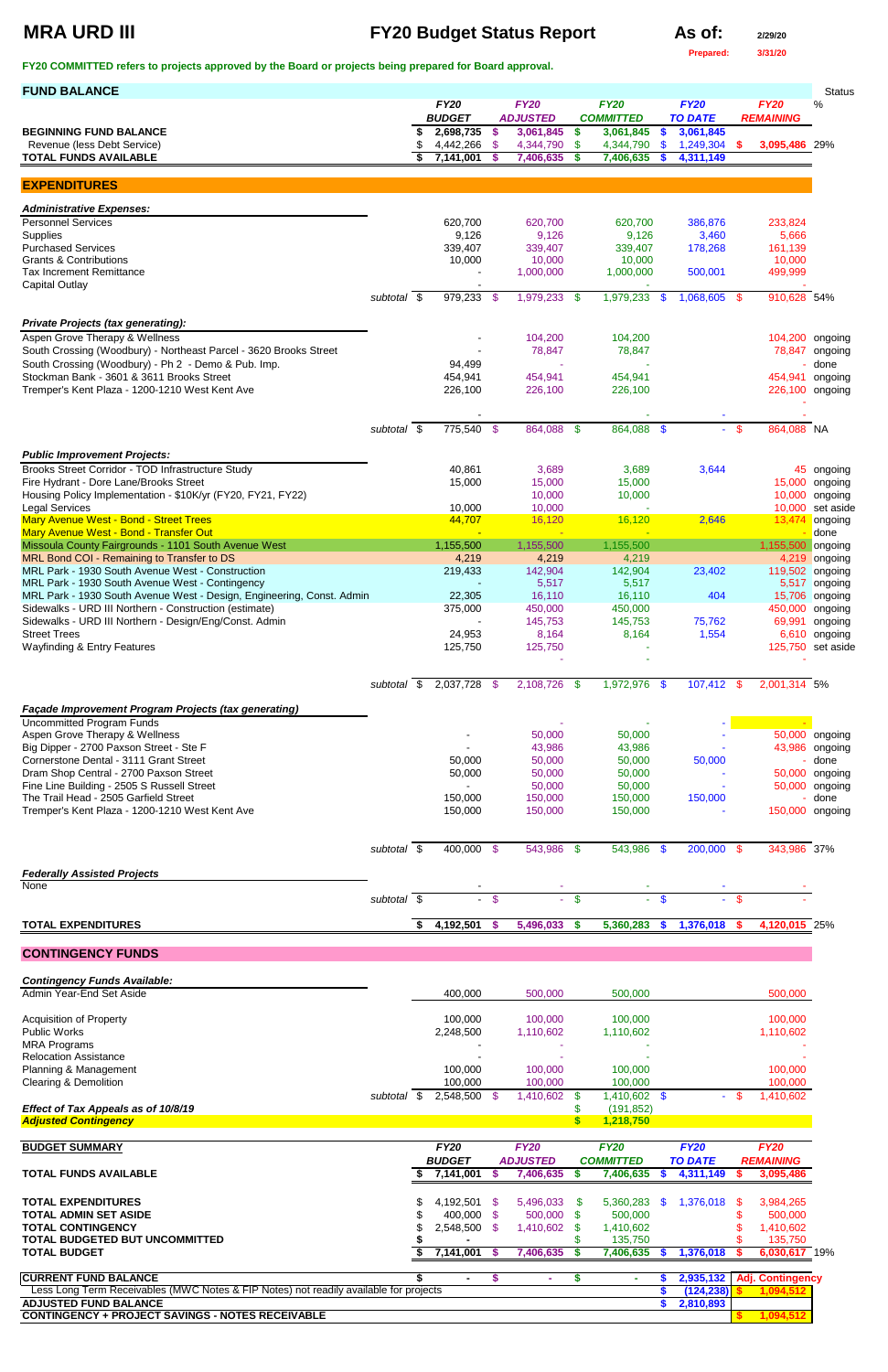## **MRA NORTH RESERVE/SCOTT ST URD FY20 Budget Status Report As of: 2/29/20**

**Prepared: 3/12/20**

| <b>FUND BALANCE</b>                                                                            |                          |    |                          |        |                            |          |                             |                   |                           |      |                         |                           |
|------------------------------------------------------------------------------------------------|--------------------------|----|--------------------------|--------|----------------------------|----------|-----------------------------|-------------------|---------------------------|------|-------------------------|---------------------------|
|                                                                                                |                          |    | <b>FY20</b>              |        | <b>FY20</b>                |          | <b>FY20</b>                 |                   | <b>FY20</b>               |      | <b>FY20</b>             |                           |
| <b>BEGINNING FUND BALANCE</b>                                                                  |                          |    | <b>BUDGET</b><br>791,281 | \$     | <b>ADJUSTED</b><br>867,391 | \$       | <b>COMMITTED</b><br>867,391 | $\sqrt{5}$        | <b>TO DATE</b><br>867,391 |      | <b>REMAINING</b>        | <b>Status</b>             |
| Revenue (less Debt Service)                                                                    |                          |    | 1,326,815                | \$     | 1,290,191                  | \$       | 1,290,191                   | \$                | 621,132                   | \$   | 669,059 48%             |                           |
| <b>TOTAL FUNDS AVAILABLE</b>                                                                   |                          | \$ | 2,118,096                | \$     | 2,157,582                  | \$       | 2,157,582                   | S                 | 1,488,523                 |      |                         |                           |
|                                                                                                |                          |    |                          |        |                            |          |                             |                   |                           |      |                         |                           |
| <b>EXPENDITURES</b>                                                                            |                          |    |                          |        |                            |          |                             |                   |                           |      |                         |                           |
| <b>Administrative Expenses:</b>                                                                |                          |    |                          |        |                            |          |                             |                   |                           |      |                         |                           |
| <b>Tax Increment Remittance</b>                                                                |                          |    |                          |        | 750,000                    |          | 750,000                     |                   | 375,000                   |      | 375,001                 |                           |
| Transfers to URD III                                                                           |                          |    | 20,000                   |        | 20,000                     |          | 20,000                      |                   |                           |      | 20,000                  |                           |
|                                                                                                | subtotal \$              |    | 20,000                   | - \$   | 770,000 \$                 |          | 770,000 \$                  |                   | 375,000 \$                |      | 395,001 49%             |                           |
| Private Projects (tax generating):                                                             |                          |    |                          |        |                            |          |                             |                   |                           |      |                         |                           |
| \$723,514 Scott Street Village - Phase II & III - Construction                                 |                          |    | 303,054                  |        | 303,054                    |          | 44,000                      |                   | 44,007                    |      | 259,047 ongoing         |                           |
|                                                                                                |                          |    |                          |        |                            |          |                             |                   |                           |      |                         |                           |
|                                                                                                | subtotal $\overline{\$}$ |    | 303,054                  | \$     | 303,054                    | -\$      | 44,000                      | \$                | 44,007                    | -S   | 259,047 15%             |                           |
|                                                                                                |                          |    |                          |        |                            |          |                             |                   |                           |      |                         |                           |
| <b>Public Improvement Projects:</b>                                                            |                          |    |                          |        |                            |          |                             |                   |                           |      |                         |                           |
| Housing Policy Implementation - \$10K (FY20, FY21, FY22)<br>Missoula Cemetery - Strategic Plan |                          |    |                          |        | 10,000<br>12,750           |          | 10,000<br>12,750            |                   |                           |      | 12,750                  | 10,000 ongoing<br>ongoing |
| Opportunity Zone Funding - \$50K (\$25K from URD 2 & NRSS)                                     |                          |    |                          |        | 25,000                     |          | 25,000                      |                   | 25,000                    |      |                         | done                      |
| Public Works - Maintenance Facility Plan                                                       |                          |    |                          |        | 28,817                     |          | 28,817                      |                   |                           |      |                         | 28,817 ongoing            |
| Scott Street Redevelopment - Feasibility Due Dilligence                                        |                          |    |                          |        | 55,000                     |          | 55,000                      |                   | 4,975                     |      |                         | 50,025 ongoing            |
|                                                                                                |                          |    |                          |        | ÷                          |          | ٠                           |                   |                           |      |                         |                           |
|                                                                                                | subtotal \$              |    |                          | - \$   | 131,567                    | -\$      | 131,567                     |                   | 29.975                    | -\$  | 101,592 23%             |                           |
|                                                                                                |                          |    |                          |        |                            |          |                             |                   |                           |      |                         |                           |
| Program Projects (tax generating)                                                              |                          |    |                          |        |                            |          |                             |                   |                           |      |                         |                           |
|                                                                                                |                          |    |                          |        |                            |          |                             |                   |                           |      |                         |                           |
|                                                                                                | subtotal \$              |    |                          | \$     |                            | \$       |                             |                   |                           | \$   |                         | <b>NA</b>                 |
| <b>TOTAL EXPENDITURES</b>                                                                      |                          | -ड | 323,054                  | S      | 1,204,621                  | S        | 945,567                     |                   | 448,982                   |      | 755,639 37%             |                           |
|                                                                                                |                          |    |                          |        |                            |          |                             |                   |                           |      |                         |                           |
| <b>CONTINGENCY FUNDS</b>                                                                       |                          |    |                          |        |                            |          |                             |                   |                           |      |                         |                           |
| <b>Contingency Funds Available:</b>                                                            |                          |    |                          |        |                            |          |                             |                   |                           |      |                         |                           |
| <b>Acquisition of Property</b>                                                                 |                          |    | 100,000                  |        | 100,000                    |          | 100,000                     |                   |                           |      | 100,000                 |                           |
| <b>Public Works</b>                                                                            |                          |    | 1,495,042                |        | 652,961                    |          | 652,961                     |                   |                           |      | 652,961                 |                           |
| <b>CRLP/CCP Assistance</b><br><b>Relocation Assistance</b>                                     |                          |    |                          |        |                            |          | ٠                           |                   |                           |      | ÷                       |                           |
| Planning & Management                                                                          |                          |    | 100,000                  |        | 100,000                    |          | 100,000                     |                   |                           |      | 100.000                 |                           |
| <b>Clearing &amp; Demolition</b>                                                               |                          |    | 100,000                  |        | 100,000                    |          | 100,000                     |                   |                           |      | 100.000                 |                           |
|                                                                                                | subtotal \$              |    | 1,795,042 \$             |        | 952,961                    | -\$      | 952,961 \$                  |                   |                           | - \$ | 952,961                 |                           |
| Effect of Tax Appeals as of 10/8/19<br><b>Adjusted Contingency</b>                             |                          |    |                          |        |                            | \$<br>\$ | (368)<br>952,593            |                   |                           |      |                         |                           |
|                                                                                                |                          |    |                          |        |                            |          |                             |                   |                           |      |                         |                           |
| <b>BUDGET SUMMARY</b>                                                                          |                          |    | <b>FY20</b>              |        | <b>FY20</b>                |          | <b>FY20</b>                 |                   | <b>FY20</b>               |      | <b>FY20</b>             |                           |
|                                                                                                |                          |    | <b>BUDGET</b>            |        | <b>ADJUSTED</b>            |          | <b>COMMITTED</b>            |                   | <b>TO DATE</b>            |      | <b>REMAINING</b>        |                           |
| <b>TOTAL FUNDS AVAILABLE</b>                                                                   |                          | \$ | 2,118,096                | \$     | 2,157,582                  | s        | 2,157,582                   | \$                | 1,488,523                 | \$   | 669,059                 |                           |
| <b>TOTAL EXPENDITURES</b>                                                                      |                          |    |                          |        | 323,054 \$ 1,204,621 \$    |          | 945,567 \$                  |                   | 448,982 \$                |      | 755,639                 |                           |
| <b>TOTAL CONTINGENCY</b>                                                                       |                          |    | 1,795,042 \$             |        | 952,961 \$                 |          | 952,961                     |                   |                           | \$   | 952,961                 |                           |
| TOTAL BUDGETED BUT UNCOMMITTED                                                                 |                          |    |                          |        |                            | \$       | 259,054                     |                   |                           | \$   | 259,054                 |                           |
| <b>TOTAL APPROPRIATIONS</b>                                                                    |                          | \$ | 2,118,096                | \$.    | 2,157,582                  | s        | 2,157,582                   | - \$              | 448,982                   |      | 1,967,654 21%           |                           |
| <b>CURRENT FUND BALANCE</b>                                                                    |                          | \$ |                          | $-$ \$ | $\sim$                     | \$       | ÷.                          | \$                | 1,039,541                 |      | <b>Adj. Contingency</b> |                           |
| Less Long Term Receivables (MWC Notes) not readily available for projects                      |                          |    |                          |        |                            |          |                             | $\boldsymbol{\$}$ | (76, 739)                 |      | 876,22                  |                           |
| <b>ADJUSTED FUND BALANCE</b>                                                                   |                          |    |                          |        |                            |          |                             | \$                | 962,802                   |      |                         |                           |
| <b>CONTINGENCY + PROJECT SAVINGS - MWC NOTES</b>                                               |                          |    |                          |        |                            |          |                             |                   |                           |      | 876,222                 |                           |